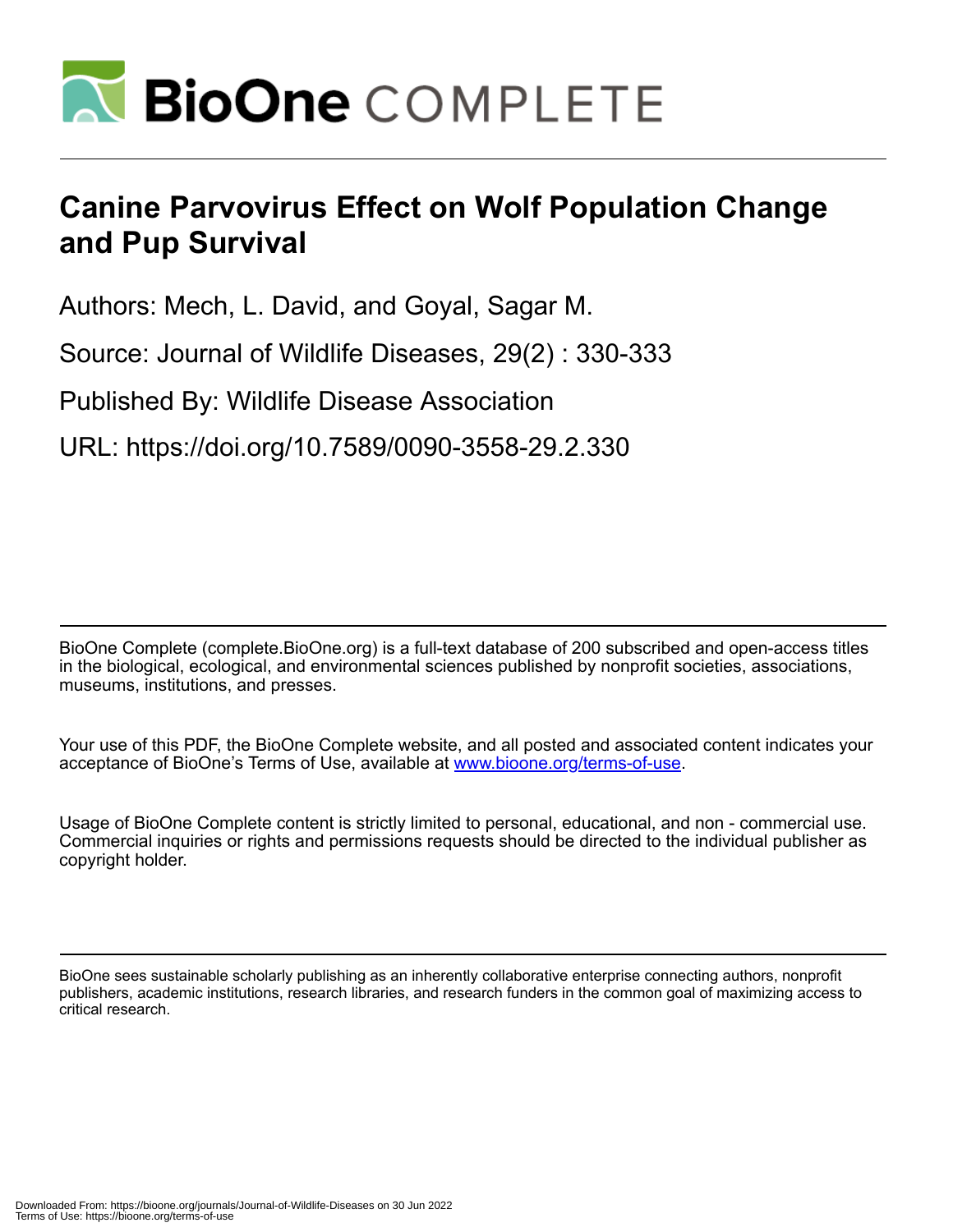## **SHORT COMMUNICATIONS**

*Journal of Wildlife Diseases,* 29(2), 1993, pp. 330-333

## **Canine Parvovirus Effect on Wolf Population Change and Pup Survival**

**L. David Mech'3 and Sagar M. Goyal,2** 'U.S. Fish and Wildlife Service, Patuxent Wildlife Research Center, Laurel, Maryland 20708, USA; **<sup>2</sup>** College of Veterinary Medicine, University of Minnesota, St. Paul, Minnesota 55108, USA; Present address: North Central Forest Experiment Station, 1992 FoIwell Avenue, St. Paul, Minnesota 55108, USA

**ABSTRACT: Canine panvovirus infected** wild canids more than a decade ago, but no population effect has been documented. In wild Mm nesota wolves *(Canis lupus)* over a 12-yr period, the annual percent population increase and proportion of pups each were inversely related to the percentage of wolves serologically positive to the disease. Although these effects did not seem to retard this large extant population, similar relationships in more isolated wolf populations might hinder recovery of this endan gered and threatened species.

*Key words:* Canine panvovirus, wolf, *Canis lupus,* disease, survival, mortality, serology, en dangered species, conservation biology.

Canine parvovirus (CPV) disease of domestic dogs, first reported in 1977, is generally fatal to pups and older dogs (Eugster and Nairn, 1977). It has been found in numerous wild species including various canids (Mech et al., 1986; Goyal et al., 1986). In coyotes *(Canis latrans)* CPV apparently caused death of pups when the populations first contracted the disease (Thomas et a!., 1984). Serological evidence of CPV has been found in wolf *(Canis lupus)* populations in Wisconsin (USA), Minnesota (USA), Isle Royale National Park, Michigan (USA), and Montana (USA) (Goyal et al., 1986; Peterson and Krumenaker, 1989; R. R. Ream, pers. comm.; R. P. Thie!, pers. comm.). This has led to speculation that CPV contributed to a recent decline in the Isle Royale wolf population (Peterson and Krumenaker, 1989) and in the unexpectedly slow increase of wolves in Wisconsin (Wydeven, 1991).

In captive wolves, CPV caused death of nine pups and two yearlings (Mech et a!., 1986). However, no documentation exists that CPV has had a long-term influence on wild populations of any species. Our objective was to determine any apparent negative effects of CPV on a wild wolf population in northeastern Minnesota.

The study area was a 2,060-km2 area of the central Superior National Forest (47°30' to  $48°00'$ N,  $91°00'$  to  $92°00'$ W), part of a much larger wolf range contiguous with the entire Canadian wolf population. Wolves have never been extirpated there.

Wolves were live-trapped in the study area from May through November 1968 through 1991 with modified-steel foot traps; they were anesthetized and had their blood sampled (Mech, 1974). We removed the serum and stored it at  $-20$  C. Pups were born in April and early May but rarely were captured before July. The wolves were also radio-tagged and aerially radiotracked at least weekly from altitudes at which they were not disturbed (Mech, 1974). Numbers of pack members with each wolf in the study area were counted during winter when visible from aircraft. In years when all possible packs were not radio-tagged, estimates of pack size were based on sightings of nonradioed packs or their tracks or were inferred from pack sizes in previous or later years (Mech, 1986, unpub!.).

For current study, 11 to 42 wolves were caught and blood sampled each year from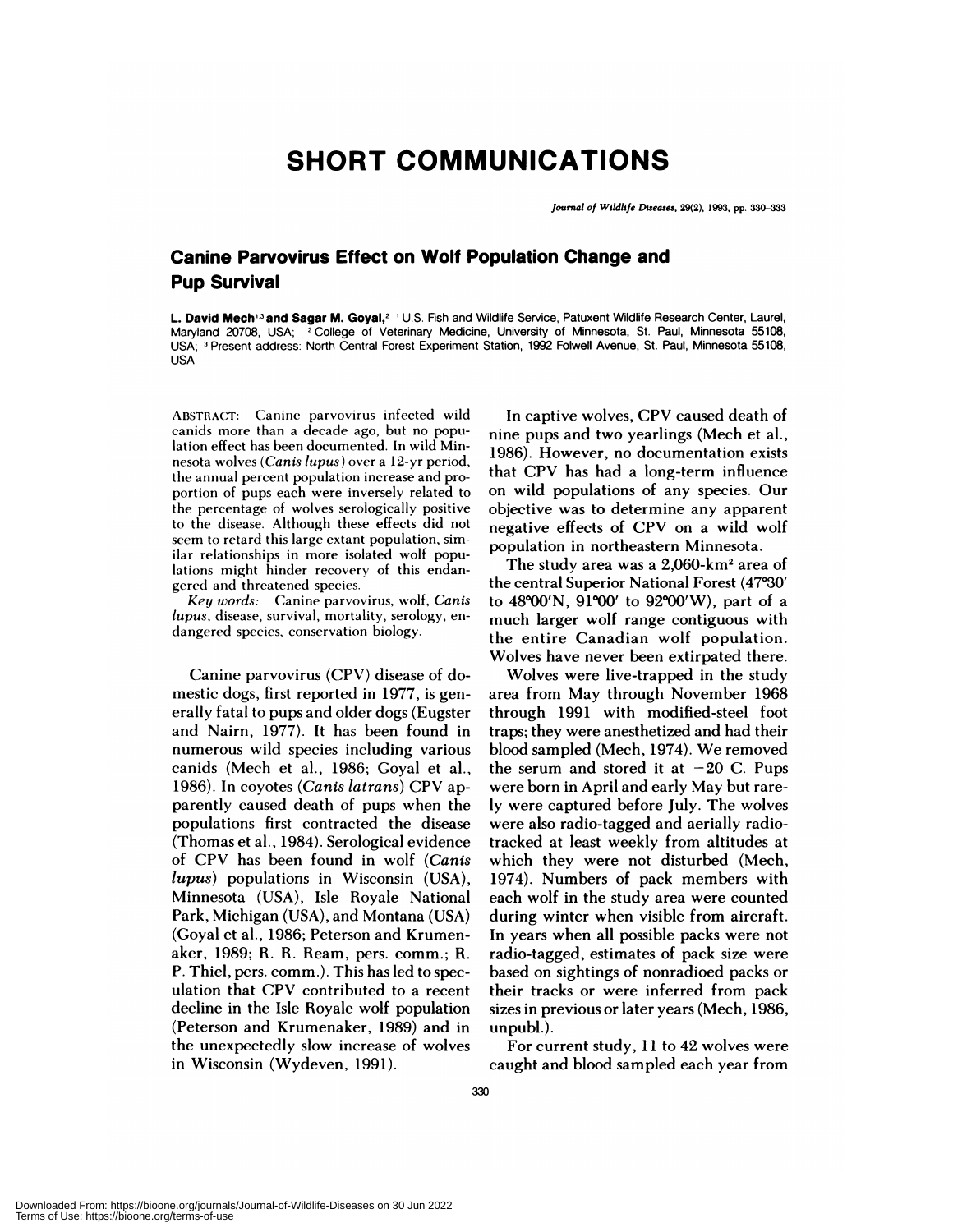1979 through 1991 in and around the wolf census area.

Antibodies to CPV were determined by the hemagglutination inhibition (HI) test (Carmichael et a!., 1980). The sera were heat-activated, treated with 25% kaolin, and absorbed with packed porcine erythrocytes to remove non-specific hemagglutinins. Serial dilutions of sera in 96-well microtiter plates were mixed with eight hemagglutination units of CPV followed by incubation at 4 C overnight. A 1% sus pension of porcine erythrocytes was then added, and the test was read after a 2-hr incubation period at 4 C. The antibody titer was expressed as the reciprocal of highest serum dilution that completely inhibited hemagglutination. Titers of  $\geq 256$ were considered evidence of CPV infection. Details about titer levels, ages of wolves sampled, and titer changes with time were provided by Mech et a!. (1986) and Goyal et al. (1986).

The prevalence of CPV antibodies among wolves sampled each summer varied from 13 to 95% (Table 1). Winter wolf numbers in the census area during this period ranged from 35 to 79, and percent of pups in the capture each year varied from 8 to 72 (Table 1). A simple linear regression (Statistix 3.5, 1991) was used to determine relationships between percentage of wolves with positive serological titers to CPV per summer from 1979 through 1990 and (a) change in wolf numbers in the study area from December and January of one year to December and January of the next and (b) percentage of pups captured each sum mer.<br>We found an inverse relationship be-

tween the prevalence of CPV antibodies among summer wolf samples (x) and the percentage increase in the wolf population, from the winter preceding CPV sam pling to the winter following the sampling  $(y)$   $(r^2 = 0.48; P = 0.01; y = 39 - 0.8x).$ We also found an inverse relationship between the prevalence of CPV antibodies among summer wolf samples (x) and the percent pups composed of the total wolves

**TABLE** 1. Wolf population characteristics in the central Superior National Forest of Minnesota and **results of serological tests of wolves for canine par vovirus (CPV).**

| Year | Percent<br>pups<br>captured<br>July to<br>November | Total<br>winter<br>wolf<br>numbers <sup>.</sup> | Percent<br>change <sup>}</sup><br>in wolf<br>numbers | Percent<br>positive<br>for CPV<br>antibodies |
|------|----------------------------------------------------|-------------------------------------------------|------------------------------------------------------|----------------------------------------------|
| 1979 | 47                                                 | 54                                              | $+17$                                                | 20                                           |
| 1980 | 48                                                 | 48                                              | -11                                                  | 64                                           |
| 1981 | 43                                                 | 47                                              | -2                                                   | 51                                           |
| 1982 | 50                                                 | 50                                              | $+6$                                                 | 45                                           |
| 1983 | 50                                                 | 35                                              | $-30$                                                | 35                                           |
| 1984 | 64                                                 | 54                                              | $+54$                                                | 20                                           |
| 1985 | 43                                                 | 46                                              | - 15                                                 | 38                                           |
| 1986 | 21                                                 | 39                                              | $-15$                                                | 62                                           |
| 1987 | 72                                                 | 42                                              | $+8$                                                 | 37                                           |
| 1988 | 52                                                 | 59                                              | $+40$                                                | 13                                           |
| 1989 | 8                                                  | 51                                              | $-14$                                                | 95                                           |
| 1990 | 20                                                 | 51                                              | 0                                                    | 55                                           |

**Mech** (1986, unpubl.).

**'From** previous year.

Summer and fall populations.

caught during the same sampling period  $(y)$   $(r^2 = 0.56; P = <0.01; y = 70 - 0.6x)$ .

Based on this regression equation, the population would be stable when 51% of the population was CPV-positive. We infer that CPV tended to affect wolf population change in our study area through early pup mortality since the proportion of pups in the total percentage of samples of wolves caught after July each year already was inversely related to the prevalence of CPV antibodies in the total sample. This is con sistent with the effect of CPV on domestic dogs and captive wolves (Eugster and Nairn, 1977; Mech et al., 1986). However, we have found no adult wolves dead from CPV even though our study techniques should allow us to detect such deaths.

It is interesting to note that despite the apparent influence of CPV on wolf pup survival and population change, wolf numbers in the study area generally were higher at the end of the study than at the beginning (Mech, 1986; Table 1). In addition based on a two-sample t-test (Statistix 3.5, 1991), there was no significant difference between the mean percent pups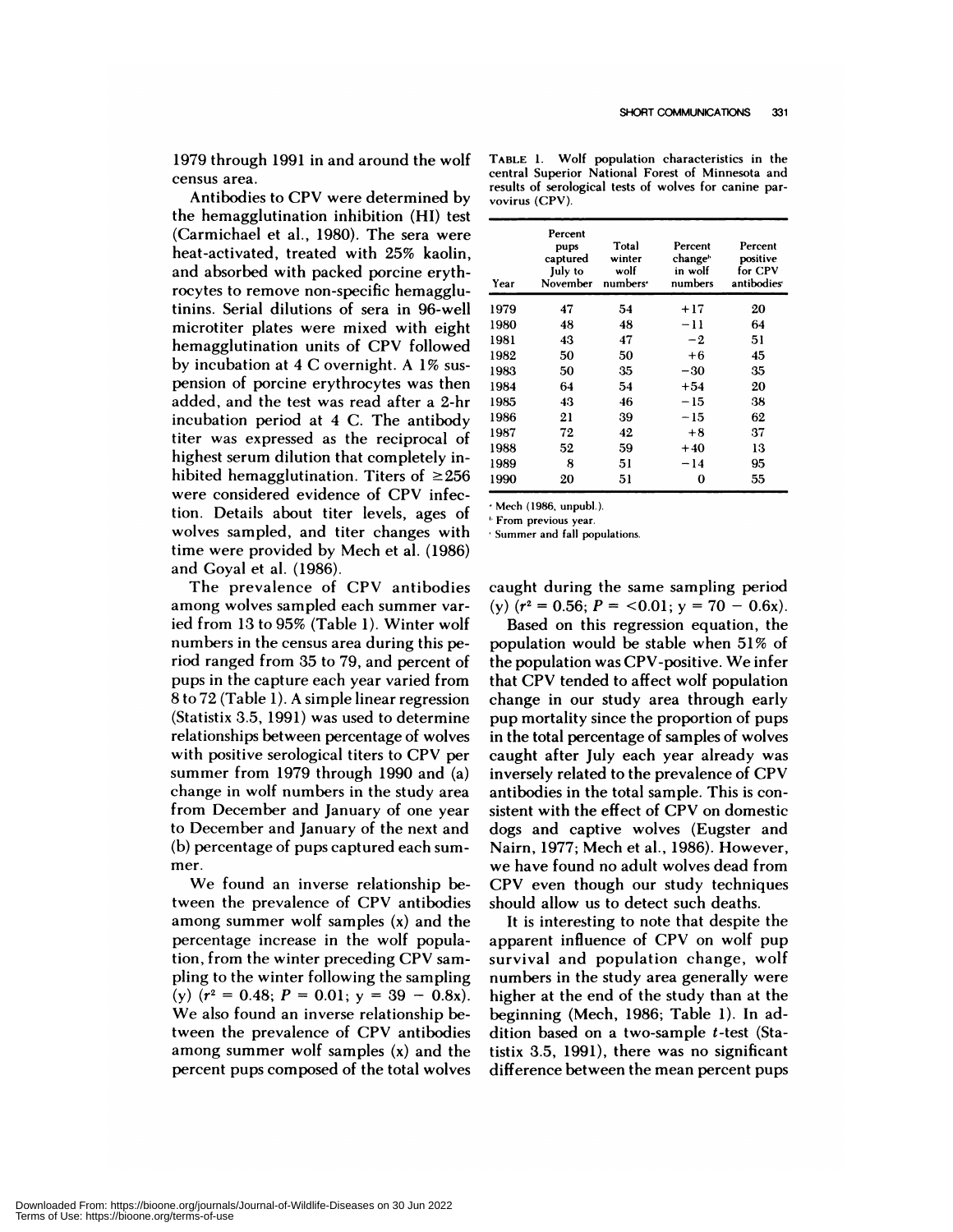caught before and after 1978  $(P = 0.84)$ . Although we did find positive titers before 1979 (Goyal et a!., 1986), the prevalence of CPV antibodies in the population before 1979 always was low, whereas after 1978 it was clear the virus was established in our population. These findings imply that CPV as a mortality factor may be primarily compensatory for other mortality factors affecting the wolf population. Be cause wolves have a high reproductive p0 tential, with litter sizes averaging six (Mech, 1981), established populations can sustain considerable mortality. Usual mortality factors in an inaccessible and legally protected population are intraspecific strife and starvation (Mech, 1977). In our study population, CPV may now be taking the place of pup starvation.

The wolves in our study area live close enough to domestic dogs to have contracted from them originally, although it is un known whether that was the source of infection. However, because wolves can disperse for distances over 800 km (Fritts, 1983), and our wolf population lies adjacent to the Canadian wilderness, our population probably is receiving immigrants that previously have not been exposed to CPV. In years when general infection by CPV is low, offspring of these immigrants may constitute an important proportion of the pups that survive and are recruited into our population.

Although CPV may not be affecting the well-established wolf population in our study area too adversely, the disease con stitutes another serious mortality factor. Thus it could limit isolated, disjunct, or colonizing wolf populations such as those in Wisconsin, Michigan, Montana, Idaho, and Washington (USA). In those areas, high productivity and survival is important to allow such populations to increase, The smaller the population, the greater the effect of any loss. Secondly, such disjunct populations have lower potential for immigration. Not only does minimal immigration have a numerical effect, but it also minimizes the chances of an influx of CPVfree wolves that could at least temporarily replenish the population.

This study was supported by the USD1 Fish and Wildlife Service, the USDA North Central Forest Experiment Station, and the University of Minnesota College of Veterinary Medicine. We appreciate the as sistance of M. E. Nelson and numerous volunteers and technicians.

## **LITERATURE CITED**

- **CARMICHAEL,** L. E. *,* J. C. **JOUBERT, AND** R. **V.** H. POLLOCK. 1980. Hemagglutination by canine parvovirus: Serologic studies and diagnostic ap plications. American Journal of Veterinary Re**search** 41: 784-791.
- **EUGSTER, A.** K. *,* **AND** C. NAIRN. 1977. Diarrhea in **puppies: Parvovirus-like particles demonstrated** in their feces. Southwest Veterinarian 30: 59.
- FRITTS, S. H. 1983. Record dispersal by a wolf from Minnesota. Journal of Mammalogy **64:** 166- 167.
- **GOYAL,** S. M., L. D. **MECH, H. A. RADEMACHER, M.** A. **KHAN, AND** U. S. **SEAL.** 1986. Antibodies against canine parvovirus in wolves of Minnesota: A serologic study from 1975 through 1985. Jour nal of the American Veterinary Medical Asso ciation 189: 1092-1094.
- **MECH,** L. D. 1974. Current techniques in the study of elusive carnivores. Proceedings of the Inter national Congress of Game Biologists 11: 315- 322.
- 1977. Productivity, mortality and population trend in wolves from northeastern Min nesota. Journal of Mammalogy 58: 559-574.
- 1981. The wolf. University of Minnesota **Press, Minneapolis, Minnesota,** 389 pp.
- 1986. Wolf numbers and population trend in the Superior National Forest. Research Paper NC-270. U.S. Department of Agriculture, North **Central Forest Experiment Station,** St. Paul, Min nesota, 6 pp.
- S. M. **GOYAL,** C. N. **BOTA, AND** U. S. **SEAL.** 1986. Canine parvovirus infection in wolves *(Canis lupus)* from Minnesota. Journal of Wildlife Diseases 22: 104-105.
- **PETERSON,** H. 0., **AND** H. J. **KRUMENAKER.** 1989. Wolves approach extinction on Isle Royale: A biological and policy conundrum. George **Wright** Forum 6: 10-15.
- **STATISTIx** 3.5. 1991. Statistix 3.5. Analytical Soft ware, St. Paul, Minnesota.
- **THOMAS,** N. J., W. J. K. **FOREYT,** J. F. EVERMANN, L. A. **WINDBERG, AND** F. F. **KNOWLTON.** 1984.